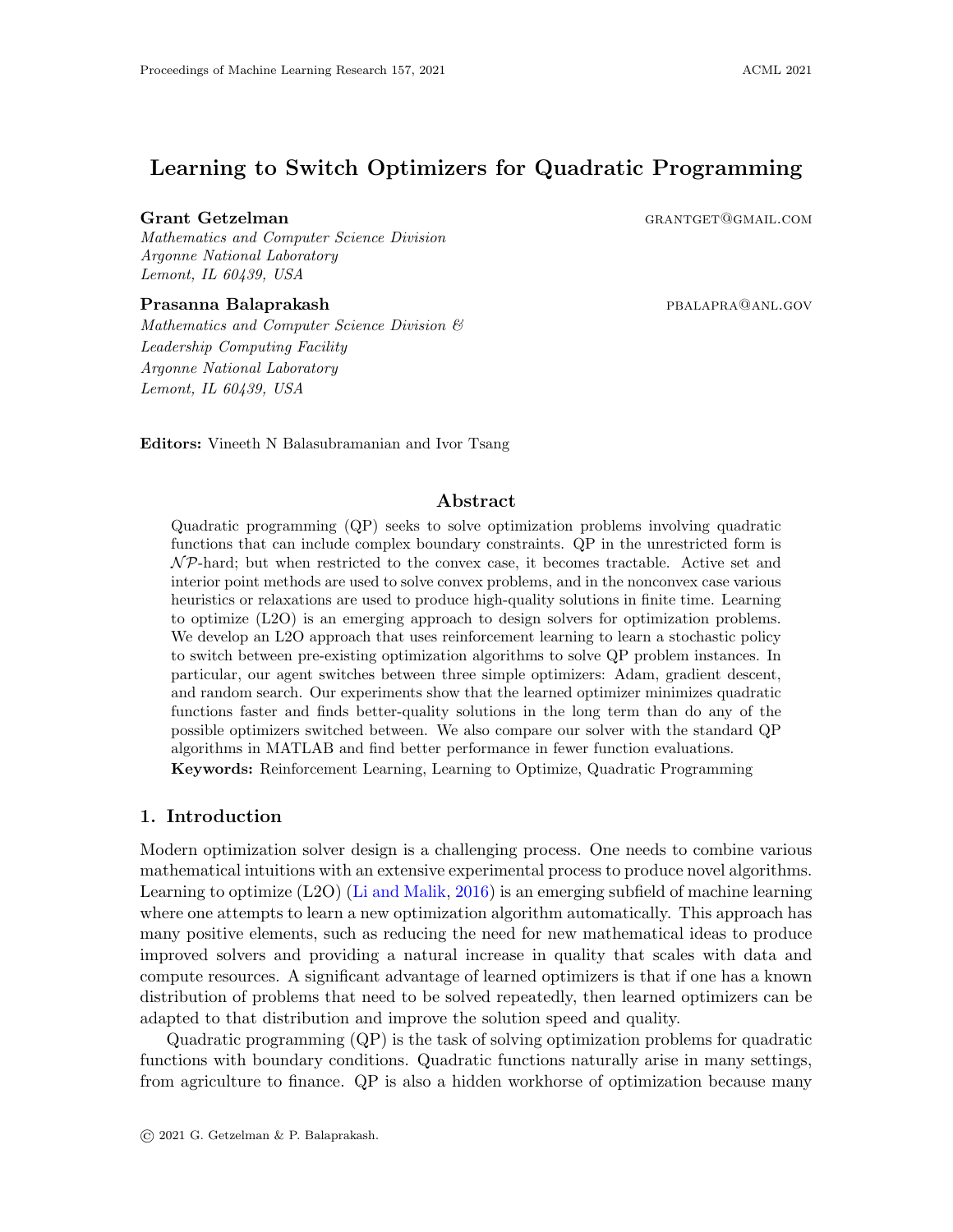trust-region methods use quadratic functions as models for more complex functions [\(Conn](#page-14-0) [et al.,](#page-14-0) [2009\)](#page-14-0). In the trust-region case, the boundary conditions are that of an n-dimensional sphere. In our case, we focus on simple box constraints. Moreover, because of the complexity issues of nonconvex QP, it can be used as a model for hard optimization. Nonconvex QP hardness comes from the fact that the number of local minima can grow at an exponential rate, and there is no efficient way to guarantee that a local solution is a global one.

In this paper we develop an L2O approach that uses reinforcement learning to learn a stochastic policy to switch between pre-existing optimization algorithms in order to solve QP problem instances. In particular, our policy switches between three simple optimizers: Adam, gradient descent (GD), and random search (RS). Because QP is a classic and broadly applicable problem type, we use this as a conceptual framework to investigate the challenges of learning optimizers that scale across dimensions and problem complexity while having access to an endless amount of easily generated problem instances. We show that our learned optimizer outperforms each classical optimizer in our training set and generalizes well on the test problem instances.

L2O methods for solver design have attracted increasing attention within the artificial intelligence/machine learning (AI/ML) community. Some studies have focused on automating the design of methods for continuous variables in an attempt to outperform widely used approaches in deep learning such as stochastic gradient descent [\(Andrychowicz et al.,](#page-14-1) [2016;](#page-14-1) [Li and Malik,](#page-15-1) [2017,](#page-15-1) [2016\)](#page-15-0). Other work has focused on learning combinatorial optimization heuristics that can outperform existing search methods [\(Chen and Tian,](#page-14-2) [2019;](#page-14-2) [Khalil](#page-15-2) [et al.,](#page-15-2) [2017;](#page-15-2) [Barrett et al.,](#page-14-3) [2019\)](#page-14-3). Although these studies have shown promising results on some tasks, they ignore centuries-long understanding of optimization theory. Our proposed approach is therefore orthogonal to current research trends in the sense that, instead of automating the optimizer design, we aim to improve the efficacy of existing solvers, which have been carefully designed based on rigorous mathematical foundations.

## 2. Problem Setting

We focus on solving QP problems defined by the following distribution and varying dimension.

$$
\begin{aligned}\n\text{minimize } f(x) &= \frac{1}{2} x^T M x + b^T x \\
\text{where } M_{i,j}, b_i &\sim \text{ uniform}(-1, 1) \\
M^T &= M \\
&-10 \le x_i \le 10\n\end{aligned} \tag{1}
$$

<span id="page-1-0"></span>Thus,  $f : \mathbb{R}^N \to \mathbb{R}$  is an instance of a scalar value function we want to minimize, defined by the matrix  $M$  and vector  $b$ . Each of the values of  $M$ ,  $b$  follows the uniform distribution above and thus defines the problem distribution.  $M$  is required to be symmetric, and each entry x is bounded in magnitude by 10. These bounds were the first and only ones we tested. We chose to exclusively use them under the principle that experimenter degrees of freedom introduce bias. We can think of our distribution as having two problem classes. In one problem class the eigenvalues of M are all either positive or negative, and in the second problem class the eigenvalues have mixed signs. We conjecture that as the dimension of M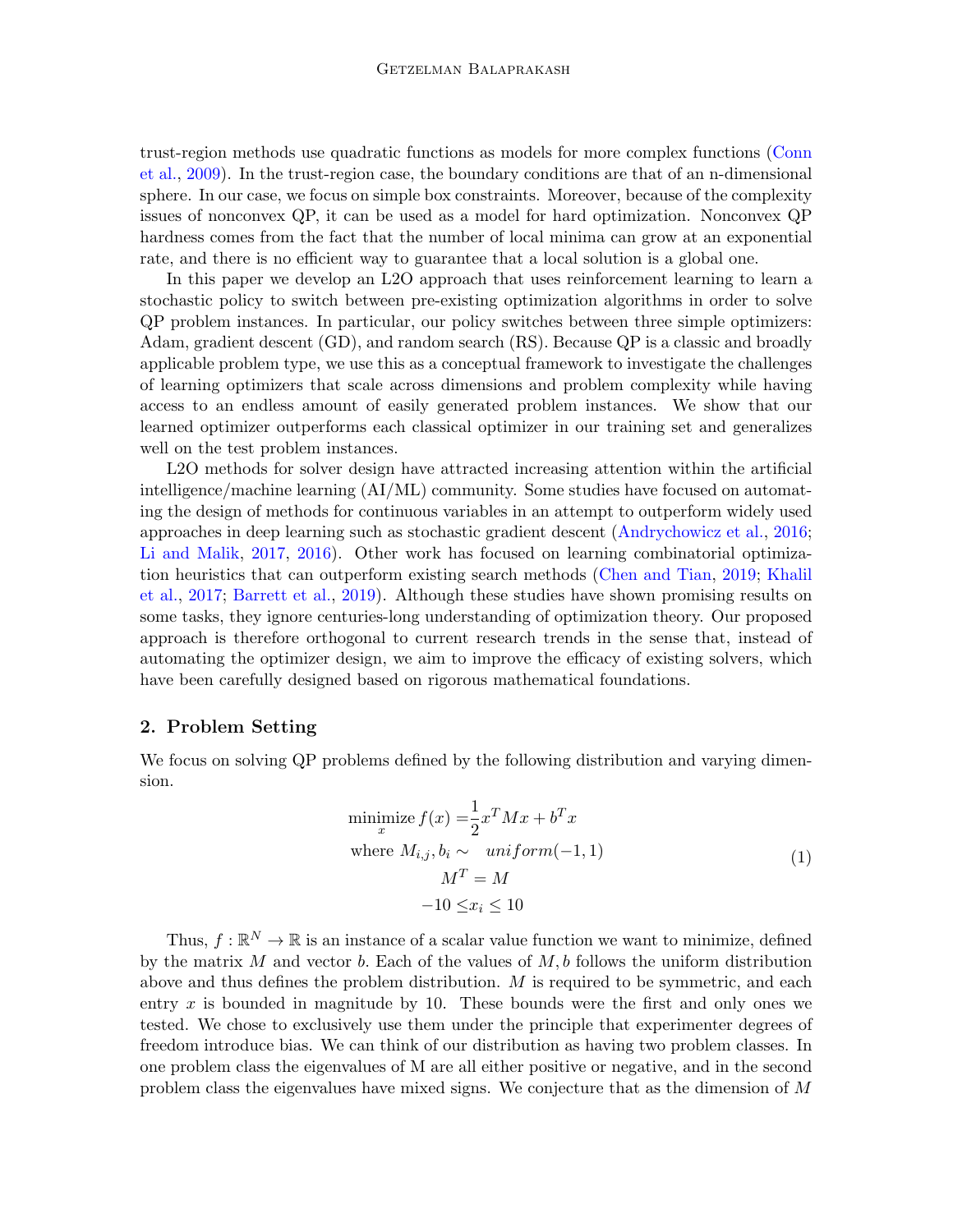increases, the probability that  $M$  is indefinite increases. We have tested this experimentally, and such a conjecture is supported by Wigner's semicircle law [\(Tao,](#page-15-3) [2012\)](#page-15-3). Moreover, if we instead use the normal distribution in Eq. [1](#page-1-0) for  $M, b$ , then the result is known [\(Dean and](#page-14-4) [Majumdar,](#page-14-4) [2008\)](#page-14-4). Thus, the percentage of clearly convex quadratic problems decreases, and the percentage of problems that are in the  $\mathcal{NP}$ -hard class increases as the dimension of M increases. This give us access to  $\mathcal{NP}$ -hard problems without explicitly excluding convex ones; but even though we are able to change the ratio of our problem classes, we are unable to truly control the average hardness of our problem. The downside of this problem distribution is that its dependence on dimension could add to the difficulty of generalization. On the other hand, for a classical optimizer it could introduce difficulties in selecting an effective budget for the search for high-quality local solutions in a fixed time horizon.

# 3. Learning to Switch Optimizers with Reinforcement Learning

We formulate the problem of switching optimizers as a Markov decision process (MDP), where an autonomous agent seeks to maximize its reward by repeated interaction with its environment [\(Sutton and Barto,](#page-15-4) [2018\)](#page-15-4). Formally, an infinite-horizon MDP with discounted returns is defined as a tuple,  $(S, A, P, P_0, R, \gamma)$ , where S is the state space, A is the action space,  $\mathcal{P}: \mathcal{S} \times \mathcal{A} \times \mathcal{S} \to [0,1]$  is the state-action-state transition probability matrix,  $\mathcal{P}_0: \mathcal{S} \to$  $[0, 1]$  is the distribution over initial states,  $\mathcal{R}: \mathcal{S} \times \mathcal{A} \to \mathbb{R}$ , is the immediate reward function, and  $\gamma$  is a discount factor to bound the cumulative rewards and trade off how far- or shortsighted an agent is in its decision-making. The autonomous agent learns how to map the current state  $s_k \in \mathcal{S}$  to an action  $a_k \in \mathcal{A}$ , by repeated interaction with the environment to minimize a performance measure, which is a function of the cumulative discounted rewards. In the context of switching optimizer, given a training problem instance  $i \in I$ , the current state  $s_k$  is the state of the solver at iteration k; the action  $a_k$  is the optimization update step at iteration k, namely,  $\theta_k$ ; and the immediate reward is the change in the objective function value of instance i,  $f_i(x)$ , which is to be minimized by the solver, relative to the best objective value found so far,  $\mathcal{R}(s_k, a_k = \theta_k) = \min_{l \leq k} f_i(x_l; \theta_l) - f_i(x_k; \theta_k)$ . The interaction with the environment of instance  $i$  consists of running the solver with action  $a_k = \theta_k$ , transitioning to a new solver state  $s_{k+1}$ , and receiving a reward  $\mathcal{R}(s_k, a_k)$ . The task is therefore to learn a stochastic policy  $\pi(a_k|s_k)$ , which is optimal with respect to the performance measure. That is,

$$
\pi^* \in \operatorname*{arg\,min}_{\pi} \mathcal{C}(\pi),\tag{2}
$$

where  $\pi \in \Pi$  is a stochastic policy,  $\Pi$  is a set of all possible policies for a given solver, and  $\mathcal{C}(\pi)$  is the overall selection criterion (empirical risk measure) that defines the best policy. This is given by

$$
\mathcal{C}(\pi) = \mathbb{E}_{I,\mathfrak{C}}[c(\pi,i)] = \int_I \int_{\mathfrak{C}} c(\pi,i) \, dP_{\mathfrak{C}}(c|\pi,i) \, dP_I(i), \tag{3}
$$

where I is a training set of optimization problem instances,  $c(\pi, i)$  is the cost of the best solution found by running the solver configuration  $\pi$  on an optimization problem instance  $i \in I$ ,  $\mathfrak C$  denotes the possible values of c,  $P_I$  is a probability measure over the set I, and  $P_{\mathfrak C}$ is a probability measure over  $\mathfrak{C}$ . Thus,  $\mathcal{C}(\pi)$  is an expected value, where the expectation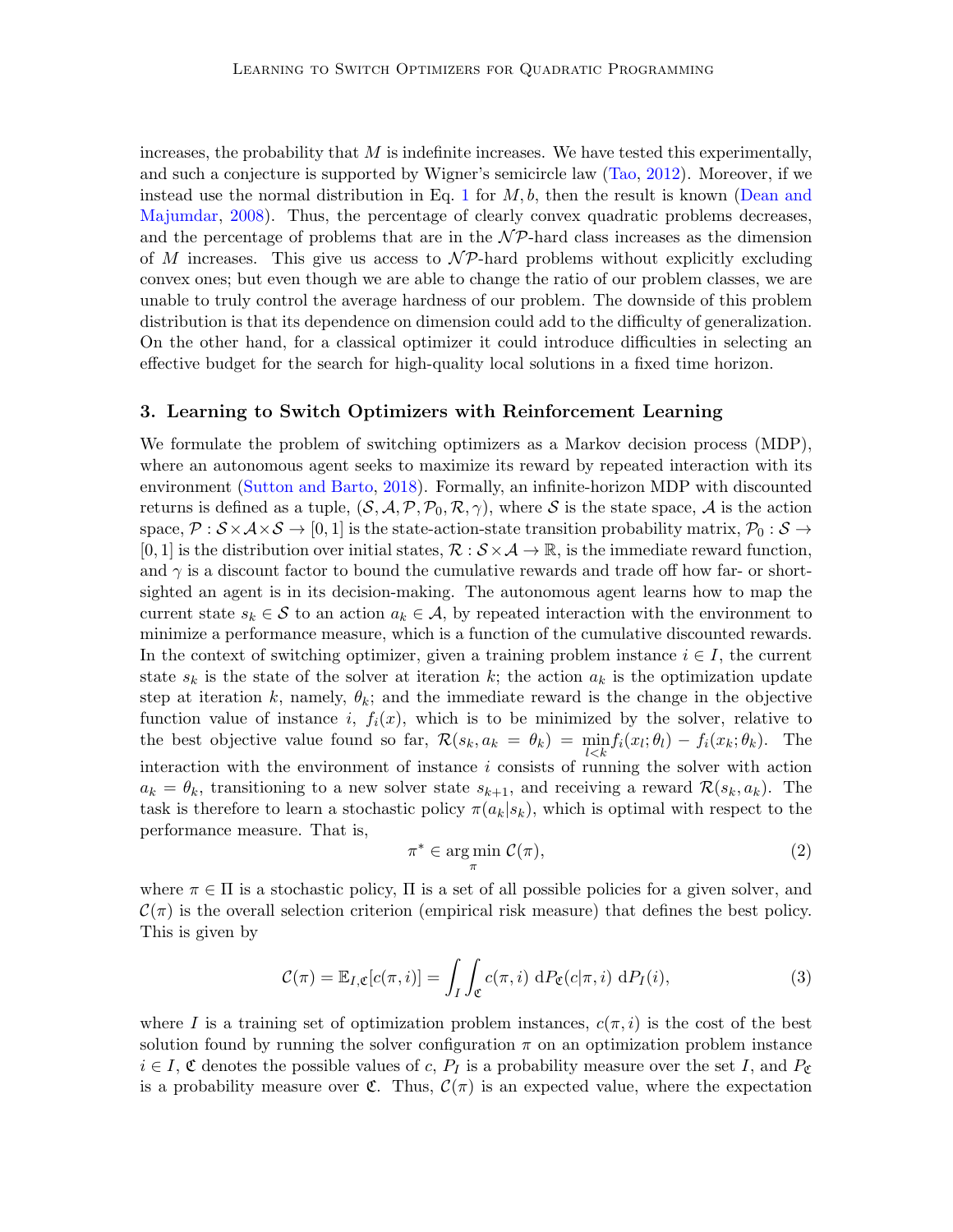is considered with respect to both  $P_I$  and  $P_{\mathfrak{C}}$  and the integration is taken in the Lebesgue sense. We assume that the probability measures  $P_I$  and  $P_{\mathfrak{C}}$  are not explicitly available and the analytical solution of the integrals is not tractable. Therefore, the integrals are estimated in a Monte Carlo fashion on the basis of a training set of optimization problem instances. Here,  $c(\pi, i)$  is

$$
c(\pi, i) = \mathbb{E}_{\pi, i} \left[ \sum_{t=0}^{\infty} -\gamma^t \mathcal{R}(s_t, a_t^{\pi}) \right].
$$
 (4)

Note that by minimizing  $\mathcal{C}(\pi)$ , the agent learns to maximize the total expected discounted rewards, thus encouraging the agent to dynamically switch the optimizers to achieve the highest decrease in  $f_i(x_k; \theta_k)$ .

Given the set of training instances I, we seek to find a stochastic policy  $\pi^*$  that is expected to have the best performance over a set of possible instances. The key assumption is that training instances are representative samples from the whole set. We seek to learn from a moderately sized set of training instances and generalize to a possibly infinite set of unseen test instances. This generalization is justified by the assumption that the same probability measure  $P_I$  governs the selection of all the instances [\(Birattari et al.,](#page-14-5) [2002\)](#page-14-5): those used for selection and those that will be solved afterwards. The training instances are representative examples of the whole set of instances.

We specify the details of our implementation as follows. We use a discrete action space of three choices for  $A$ , and we use a continuous observation space of scalars, in contrast to previous methods that focused on tensor inputs. Our observed values are the norm of the gradient, function value, step count, dimension, norm of  $M$ , norm of  $b$ , norm of  $x$ , and average norm of all the gradients up to and including the current step. We run the optimizer for a fixed 100 steps. We use the stable baselines framework [\(Hill et al.,](#page-15-5) [2018\)](#page-15-5) to implement our agent with OpenAI Gym [\(Brockman et al.,](#page-14-6) [2016\)](#page-14-6). We use the proximal policy optimization algorithm [\(Schulman et al.,](#page-15-6) [2017\)](#page-15-6) PPO2 from a stable baseline and the default multilayer perceptron agent, since it has good performance with minimal hyperparameter tuning. Our experiments with recurrent networks did not provide meaningful advantage to the collection of hyperparameters we tested, and again maximizing the performance of the optimizer by extensive hyperparameter tuning was outside our set of goals.

The last issue is how to combine Adam with the other optimization methods, because Adam uses the gradient variance and mean as inputs. Clearly, averaging the gradients after an RS step with those produced by Adam would provide little value. Thus, we reset the mean and variance computation RS step is called. In the projected gradient case, we compute the rolling gradient mean and variance and store those values in Adam. For the reinforcement learning reward, we pass the improvement over the best-known value of our objective function. This proved to be unstable in practice. We needed to normalize relative to each problem in order to get reasonable sample efficiency. We also noticed that passing a negative reward would result in early stopping. Thus we modified the reward in two ways. First, if the reward value is below zero, we pass zero. If we let  $x_{Adam}$  denote our best x value produced by Adam after 100 steps, then our reward at time step  $t$  can be expressed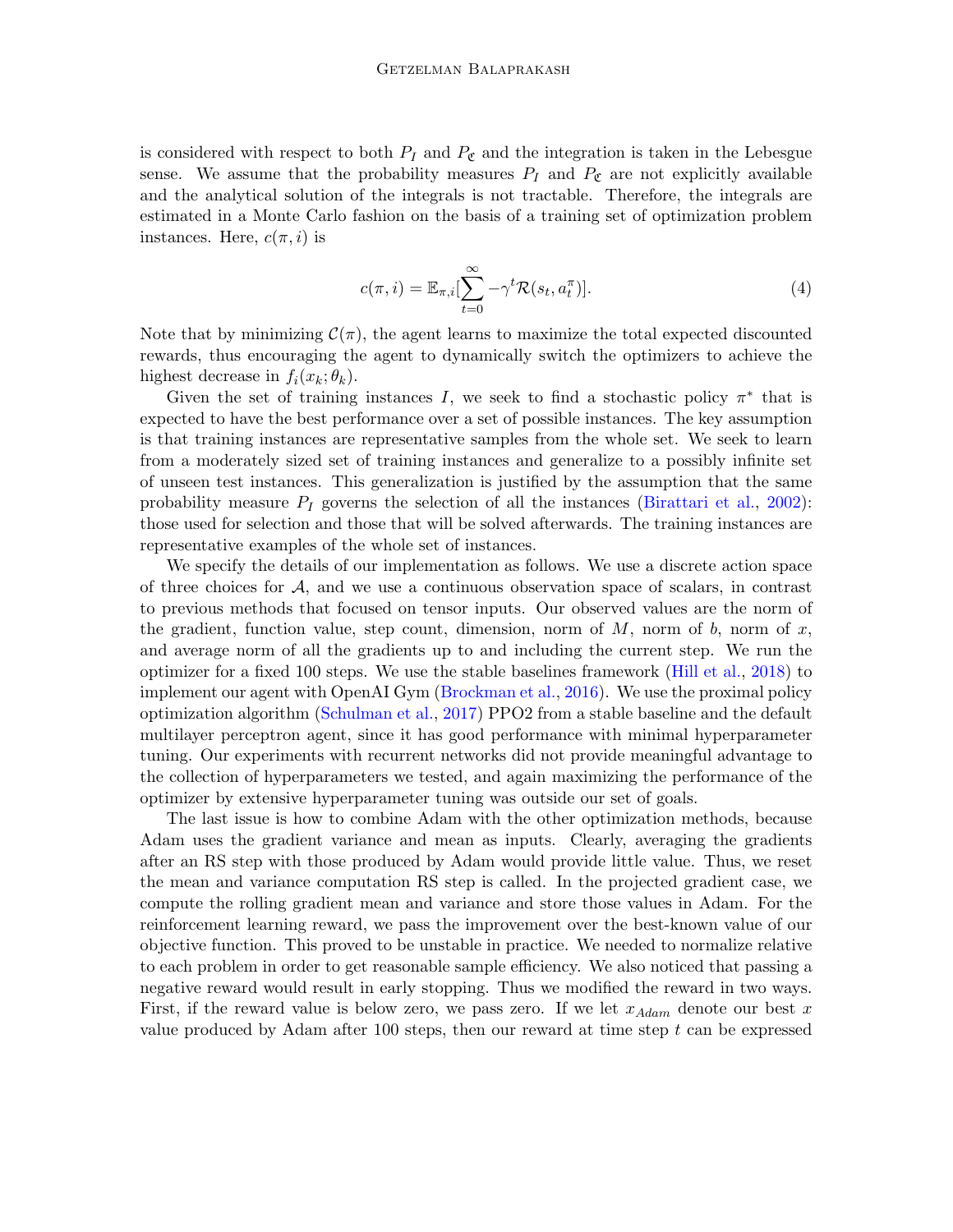as follows:

$$
\mathcal{R}(s_k, a_k = \theta_k) = \begin{cases} \frac{\max\{\min_{l < k} f_i(x_l; \theta_l) - f_i(x_k; \theta_k), 0\}}{f(x_0) - f(x_{Adam})}, & \text{if } f(x_0) - f(x_{Adam}) \ge 1\\ \frac{\max\{\min_{l < k} f_i(x_l; \theta_l) - f_i(x_k; \theta_k), 0\}}{Dim*100*10}, & \text{if } f(x_0) - f(x_{Adam}) < 1. \end{cases} \tag{5}
$$

The motivation to provide this sort of reward is to encourage exploration; otherwise, the agent could have a wrong incentive to focus on getting as close as possible to one local minimum. The normalization process is as follows. First, we run Adam for 100 steps with the same starting point and divide each reward by the difference between the starting point value and the best value found by Adam if that is larger than one. If the value is less than one, we divide by the dimension of the problem times one hundred times the upper bound on x. We find experimentally that this type of normalization reduces the sample requirements for reinforcement learning by reducing the variance in rewards.

# 4. Experiments

Our goal in the experimental evaluation is to evaluate the efficacy of the RL-based switching optimizer on the QP problems and show that the switching optimizer outperforms each of the optimizers when considered in isolation and the widely used MATLAB QP solver quadprog. The code for all our experiments can be found at [github.com/Grant-E-](https://github.com/Grant-E-G/switching_opt)[G/switching](https://github.com/Grant-E-G/switching_opt) opt.

#### 4.1. Setup and description

We generate each problem sampled from the appropriate n-dimensional distribution as stated above. For training, we mix problems of different dimensions as follows. First, we select uniformly from the set of possible problem dimensions  $\{5, 10, 15\}$ , and then we produce a new problem based on the chosen dimension. We run our trainer for 8e7 steps on 800,000 unique quadratic problems. We then generate 10,000 new test problems for each test and evaluate on those. We run two types of tests: one in which all problems share the same dimension and the second a mixed-dimensional case where the problems are uniformly generated from a set of dimensions just as in training. In each test, we use this fixed number of problems, so in the {5, 10, 15} mixed test we generate only 10,000 test problems, not 30,000. We give greater experimental details in our supplement.

Evaluating the performance of our trained agent presents some challenges, because problems of the same dimension can have wildly different local and global minima. Another problem is that most random starting points have different closest local minima. Moreover, we want to evaluate our agent's performance with respect to our distribution; we want to see that our agent performs well on most problems, not just on a few outliers. We address these issues in multiple ways. First, when we test our optimizers, we generate unique problems and starting-point pairs both sampled from a uniform distribution. We then feed each pair into our optimizers. If we instead used independently randomly generated starting points for each solver, we would need to increase our test cases dramatically as we have an unknown extra variance due to initialization. Since we are pairing problems and starting points, any unfairness needs to be seen at a distributional level, because we are looking at distributional performance measures. When we began training RLSO using uniformly random initialization, we decided to fix that hyperparameter instead of having another possible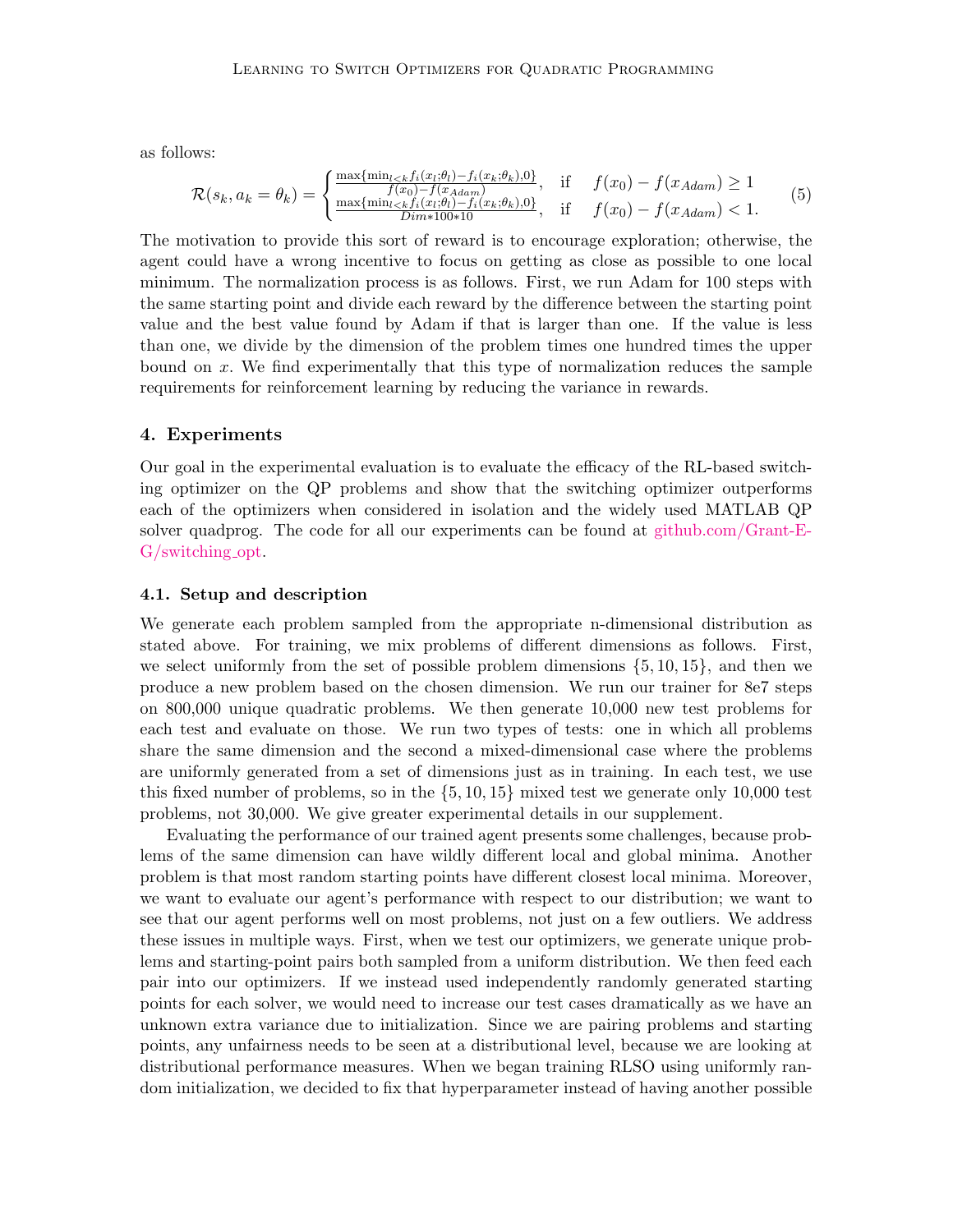experimenter degree of freedom with the issues it would cause. Second, we use the idea of matched differences. Given the same problem and starting point, we subtract one solver from our learned solver iteration-wise. Concretely, this means that if our learned solver is better at a given timestep, then the reported value should be negative. Smaller negative values mean a larger performance gap in favor of our learned optimizer, and larger positive values mean a performance gap in favor of the alternative optimizer.

We also fix the step size of both Adam and gradient descent, since these values could both be considered hyperparameters controllable by the machine learning agent. We follow our general goal of reducing complexity by fixing them.

#### 4.2. Comparison between RL-based switch and individual optimizers

Here, we show that our RL-based switch optimizer (RLSO) obtains better solution quality in shorter computation time compared with RS, GD, and Adam on our training set of dimensions.

We trained our RLSO on a uniform mixture of  $\{5, 10, 15\}$ -dimensional problem instances, and we then evaluated on the same dimensions but with new testing data. Unlike in training, however, we break testing into one testing set for each dimension. Figure 1 shows the mean performance for our optimizers attempting to minimize the quadratic problem instances. We compute the average performance with raw scores, not normalized ones. Thus, we average the value of the quadratic problem at each time step. Explicitly, if we index our quadratic problem by i, then at time step j we have the following formula:  $\frac{1}{10000} \sum_i f_i(x_{i,j})$ , where  $x_{i,j}$  is our x value for the *i*th problem at time step j. We note that GD on average rapidly converges to a local minimum whereas Adam on average has a much slower convergence rate but finds a better local solution. RS is both slower and significantly worse than all methods tested, and we note that RS scales poorly with dimensions such that the performance gap increases. RLSO, on the other hand, finds higher-quality solutions with the speed of GD and outperforms all other optimizers on average. In our training set of dimension {5, 10, 15}, as dimensions of the problem increase, the average performance gap between GD, Adam, and RLSO stays at the same relative scale. However, the absolute value of the performance difference increases with dimension in favor of RLSO.



Figure 1: Average performance of the (a) 5-, (b) 10-, and (c) 15-dimensional problem instances up to 100 iterations.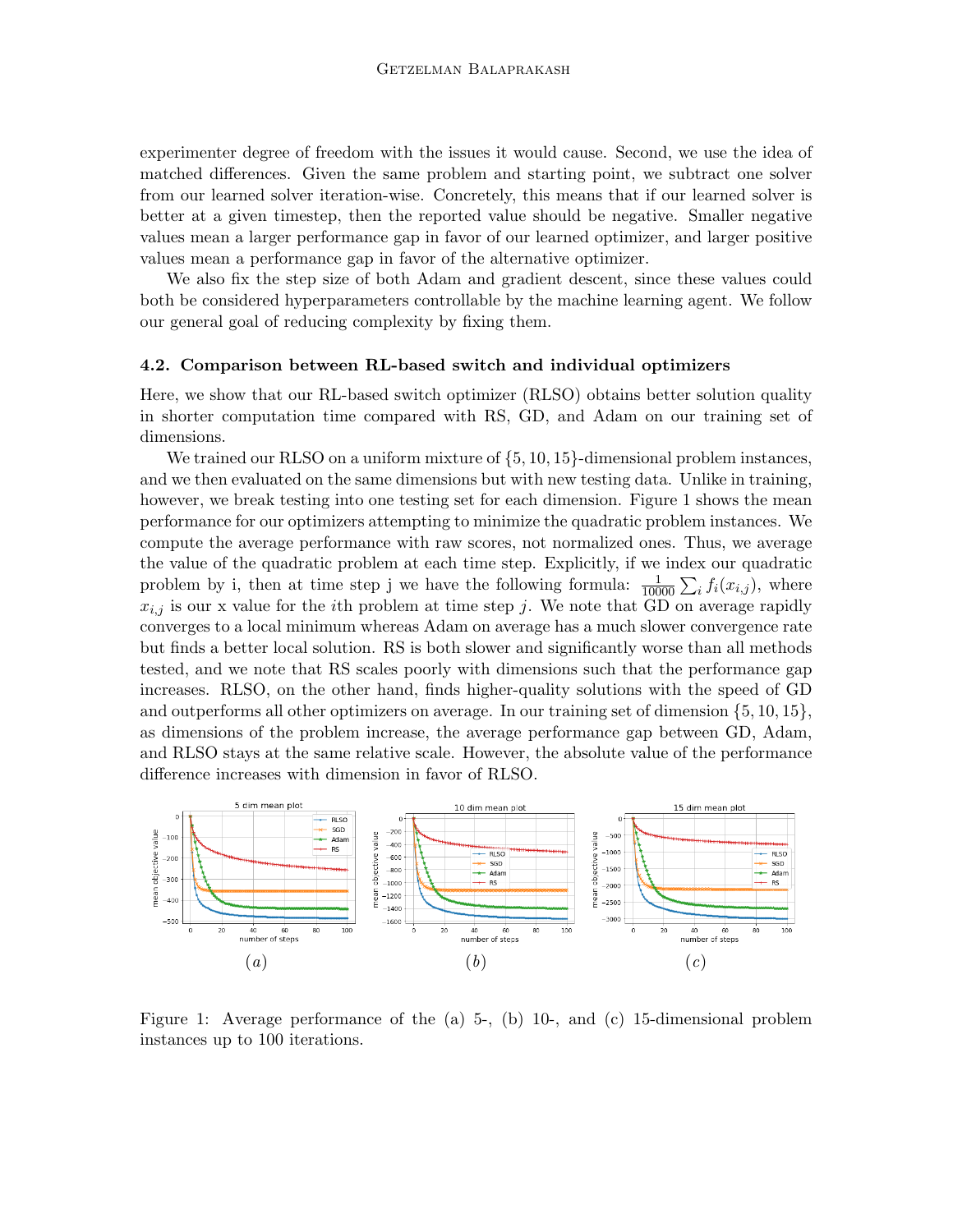We also explore the distributional properties of our RLSO by generating box plots. Because of space constraints, we show plots of relative performance only to Adam, since it was the second-best solver experimentally in our particular problem setting with our chosen hyperparameters. We use the matched difference and then look at the the distributional properties. At time step j, we compute  $f_i(x_{i,j,RLSO}) - f_i(x_{i,j,Adam})$  and compute the quartiles  $Q_1, Q_2, Q_3$ , mean over the set of all  $f_i$ , where we have subindexed x by the problem, time step, and solver, respectively.

We see that RLSO in 5, 10, and 15 dimensions outperforms not only on average but in 75% of all test problems at each iteration. From this information we conclude that RLSO is not just producing high-quality outliers but is outperforming generally. We also note that as the dimension of our problem increases, the range between Q1 and Q3 increases in absolute terms. Thus, in higher dimensions, RLSO more frequently produces significantly better solutions at each iteration.



Figure 2: Box plot of the 15-dimensional test. RLSO outperforms Adam on average at each iteration, as demonstrated by the negative mean relative performance (green triangles). Furthermore, the third quartile is always below zero, indicating that RLSO outperforms Adam 75% of the time.

#### 4.3. Interpolation

Here we show that our RLSO generalizes to new unseen problem instances with dimensions that are in between the training problems' dimensions. RLSO finds better solutions and in a shorter number of iterations than the other solvers do.

We examine how our previously trained RLSO (see Sec 4.2) performs on 7- and 12 dimensional problems. The experimental design is the same as in Sec 4.2, and all of the metrics are evaluated in the same way. Figures 3 and 4 show our mean performance and distributional performance over time, respectively. We see nearly identical relative performance between solvers as in the 5, 10, 15-dimensional test problems, but at a different scale due to changes in the underlying dimensions. RLSO minimizes faster and to an overall better solution. RS performs the worst, and its relative performance becomes much worse as the dimension increases. The distributional results are similar to those of Sec. 4.2 in the relative performance but at a different scale due to the change in dimensions. We again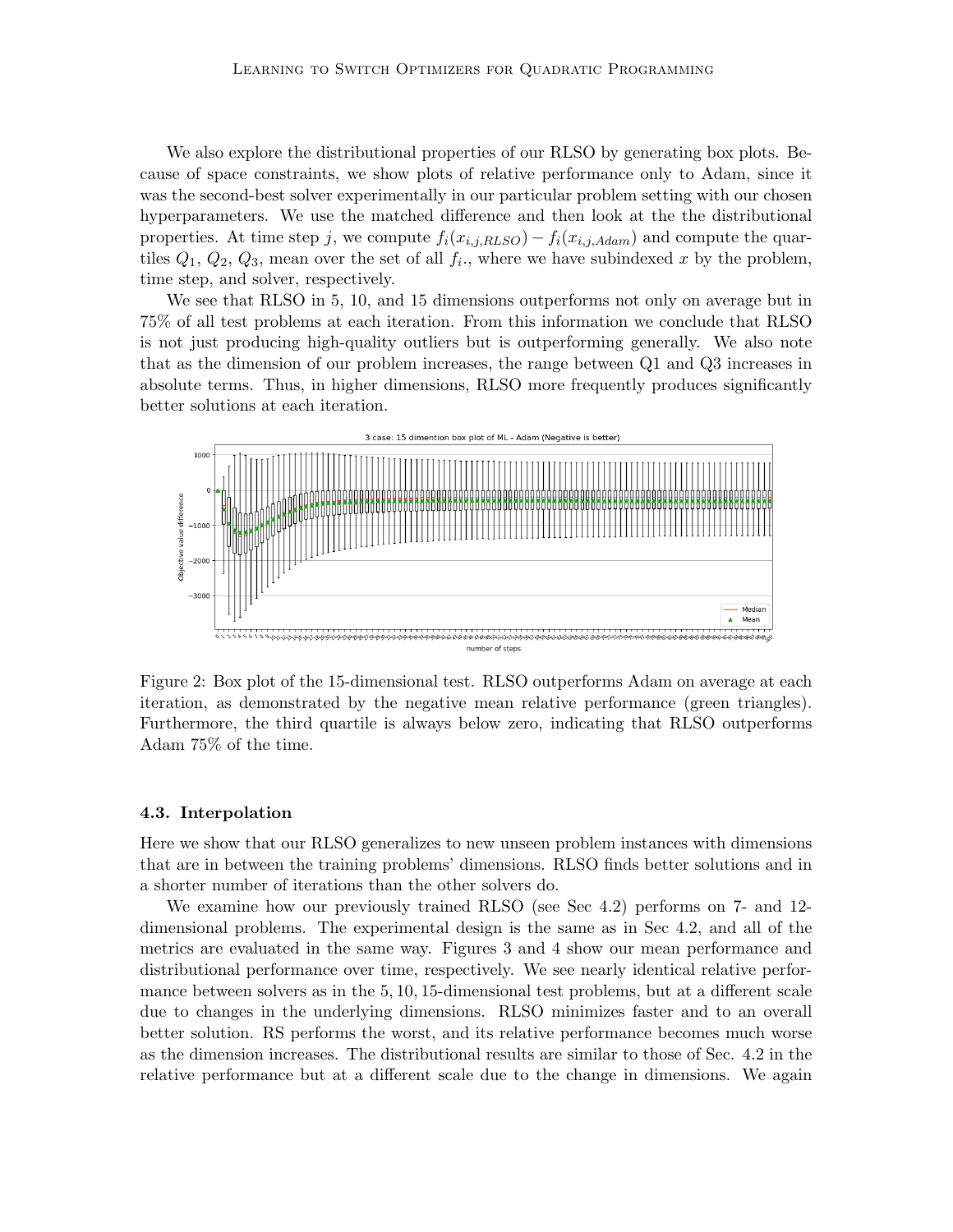see that RLSO outperforms Adam on 75% of the test problems at each iteration for both 7 and 12 dimensions. Overall, for this type of generalization, RLSO performs as well as in our training set of dimensions.



Figure 3: Mean performance of RLSO, SGF, Adam, and RS over 100 iterations for the (a) 7- and (b) 12-dimensional test cases. A more negative "mean objective value" indicates a better performance.

| Dimension       | Score - Adam                | Score - GD                    | Score - RS                   |
|-----------------|-----------------------------|-------------------------------|------------------------------|
| 5, 10, 15 mixed | $-211.67 \sigma = 278.16$   | $-390.74 \sigma = 835.64$     | $-1124.73 \sigma = 828.92$   |
| 5               | $-59.76 \sigma = 76.6$      | $-118.05 \sigma = 244.84$     | $-249.11 \sigma = 114.98$    |
| 7               | $-109.93 \sigma = 123.09$   | $-198.24 \sigma = 389.66$     | $-513.63 \sigma = 177.74$    |
| 10              | $-203.7 \sigma = 204.42$    | $-362.75 \sigma = 676.09$     | $-1030.89 \sigma = 271.53$   |
| 12              | $-273.63 \sigma = 273.02$   | $-487.49 \sigma = 881.58$     | $-1437.72 \sigma = 345.27$   |
| 15              | $-387.85 \sigma = 367.2$    | $-690.09 \sigma = 1205.36$    | $-2138.52 \sigma = 440.8$    |
| 18              | $-490.57 \sigma = 473.99$   | $-926.75 \sigma = 1563.3$     | $-2908.15 \sigma = 554.38$   |
| 20              | $-571.96 \sigma = 549.95$   | $-1087.58 \sigma = 1805.58$   | $-3467.52 \sigma = 633.57$   |
| 25              | $-739.99 \sigma = 779.21$   | $-1579.81 \sigma = 2525.38$   | $-4971.17 \sigma = 858.13$   |
| 30              | $-876.39 \sigma = 1030.1$   | $-2093.5 \sigma = 3295.68$    | $-6607.67 \sigma = 1111.48$  |
| 40              | $-1036.85 \sigma = 1621.53$ | $-3184.2 \sigma = 4865.87$    | $-10231.74 \sigma = 1731.03$ |
| 50              | $-1042.84 \sigma = 2286.78$ | $-4640.76 \sigma = 6756.92$   | $-14186.0 \sigma = 2407.18$  |
| 60              | $-712.25 \sigma = 3040.49$  | $-6020.77 \sigma = 8691.89$   | $-18340.04 \sigma = 3169.99$ |
| 70              | $-182.36 \sigma = 3904.73$  | $-7620.58 \sigma = 10878.37$  | $-22686.6 \sigma = 4062.02$  |
| 80              | $704.14 \sigma = 4897.9$    | $-9077.15 \sigma = 12842.79$  | $-27069.39 \sigma = 5035.23$ |
| 90              | $1906.22 \sigma = 5857.77$  | $-10731.48 \sigma = 15027.85$ | $-31566.18 \sigma = 6036.55$ |
| 100             | $3341.96 \sigma = 6933.57$  | $-12368.93 \sigma = 17453.67$ | $-36111.59 \sigma = 7074.06$ |

Table 1: Full switching agent's mean score over time (computed using Eq. 6) with standard deviation  $\sigma$ . Negative scores are better. For larger dimensions, the same relative performance requires larger values in magnitude. Thus, having a similar score in 25 dimensions and 60 dimensions represents a much worse performance gap. Note that performance remains strong against both GD and RS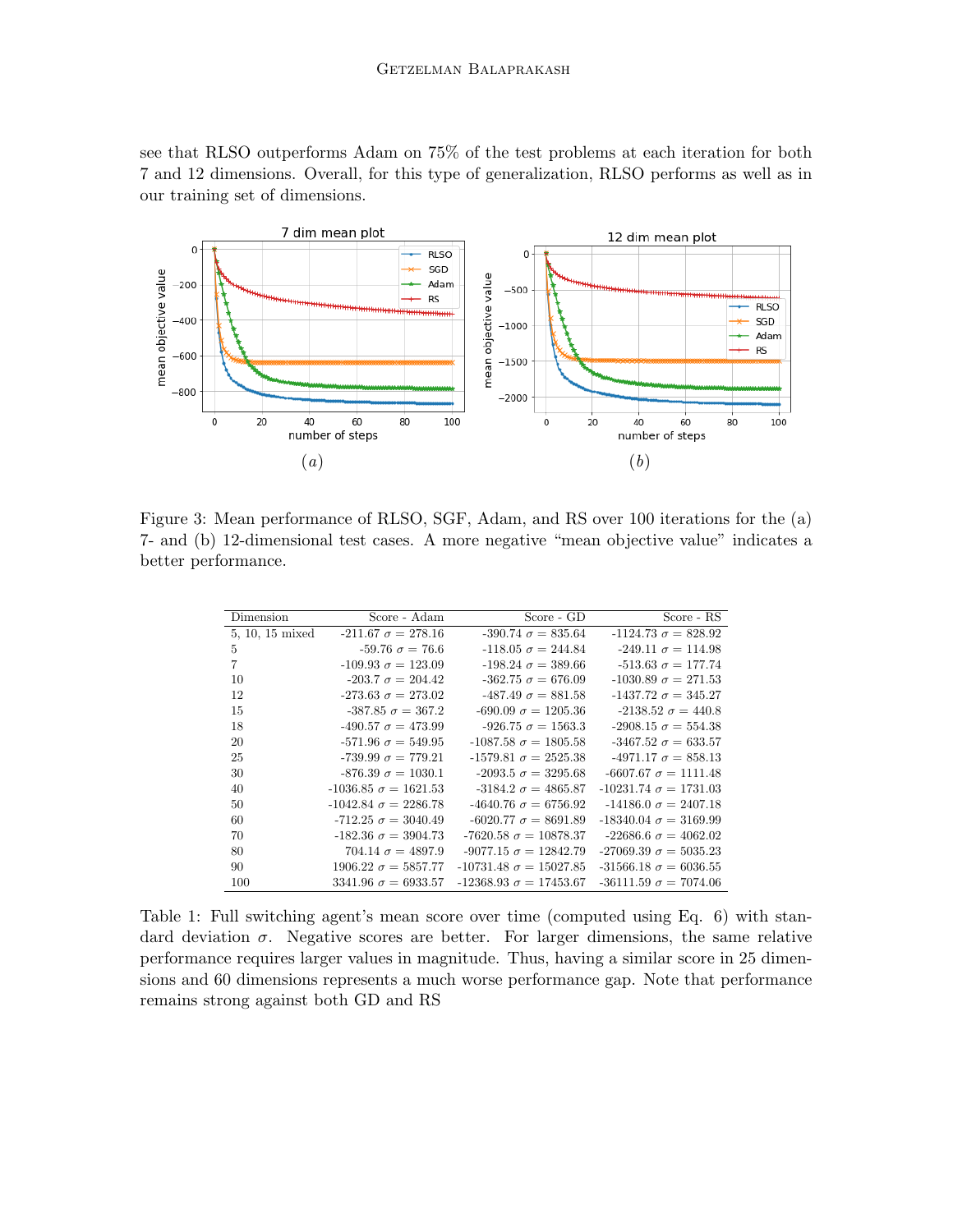

Figure 4: Box plot of the (a) 7-dimensional and (b) 12-dimensional test cases. At each iteration, RLSO outperforms Adam on average, as demonstrated by the negative mean relative performance (green triangles). Moreover, the third quartile is always below zero, indicating that RLSO outperforms Adam 75% of the time

.

| Dimension           | Score - Adam                | Score - GD                    | Score - RS                   |
|---------------------|-----------------------------|-------------------------------|------------------------------|
| 5, 10, 15, 25 mixed | $-352.04 \sigma = 513.53$   | $-689.1 \sigma = 1531.57$     | $-2094.48 \sigma = 1874.89$  |
| 5                   | $-60.0 \sigma = 77.81$      | $-112.85 \sigma = 236.03$     | $-250.96 \sigma = 115.89$    |
| $\overline{7}$      | $-108.25 \sigma = 121.2$    | $-203.47 \sigma = 400.28$     | $-513.67 \sigma = 179.33$    |
| 10                  | $-204.54 \sigma = 207.73$   | $-363.62 \sigma = 668.03$     | $-1031.7 \sigma = 277.8$     |
| 12                  | $-278.43 \sigma = 267.13$   | $-496.46 \sigma = 867.33$     | $-1442.15 \sigma = 339.49$   |
| 15                  | $-390.65 \sigma = 369.16$   | $-715.58 \sigma = 1222.02$    | $-2133.8 \sigma = 438.94$    |
| 18                  | $-509.01 \sigma = 471.85$   | $-925.36 \sigma = 1543.87$    | $-2924.54 \sigma = 545.41$   |
| 20                  | $-584.88 \sigma = 544.76$   | $-1127.59 \sigma = 1839.29$   | $-3481.33 \sigma = 618.5$    |
| 25                  | $-772.94 \sigma = 759.98$   | $-1610.89 \sigma = 2550.82$   | $-4994.5 \sigma = 827.0$     |
| 30                  | $-962.49 \sigma = 976.35$   | $-2121.95 \sigma = 3309.67$   | $-6698.99 \sigma = 1043.53$  |
| 40                  | $-1217.75 \sigma = 1551.69$ | $-3480.17 \sigma = 5011.33$   | $-10392.43 \sigma = 1633.4$  |
| 50                  | $-1339.72 \sigma = 2229.7$  | $-4997.26 \sigma = 6817.12$   | $-14495.64 \sigma = 2346.82$ |
| 60                  | $-1298.46 \sigma = 2988.18$ | $-6521.53 \sigma = 8661.62$   | $-18889.76 \sigma = 3136.89$ |
| 70                  | $-984.16 \sigma = 3889.82$  | $-8353.74 \sigma = 10736.68$  | $-23485.81 \sigma = 4055.27$ |
| 80                  | $-427.65 \sigma = 4845.61$  | $-10113.63 \sigma = 12758.81$ | $-28198.62 \sigma = 5070.45$ |
| 90                  | $496.99 \sigma = 5905.6$    | $-12341.07 \sigma = 15140.01$ | $-33005.72 \sigma = 6057.65$ |
| 100                 | $1650.91 \sigma = 7032.15$  | $-13989.36 \sigma = 17142.8$  | $-37789.73 \sigma = 7209.86$ |

Table 2: Retrained RLSO's mean score over time (computed using Eq. 6) with standard deviation  $\sigma$ . Negative scores are better. For larger dimensions, the same relative performance requires larger values in magnitude. RLSO-Adam's score improves significantly after retraining in the 40–100 dimension range. Note that performance also improves compared with that of both GD and RS.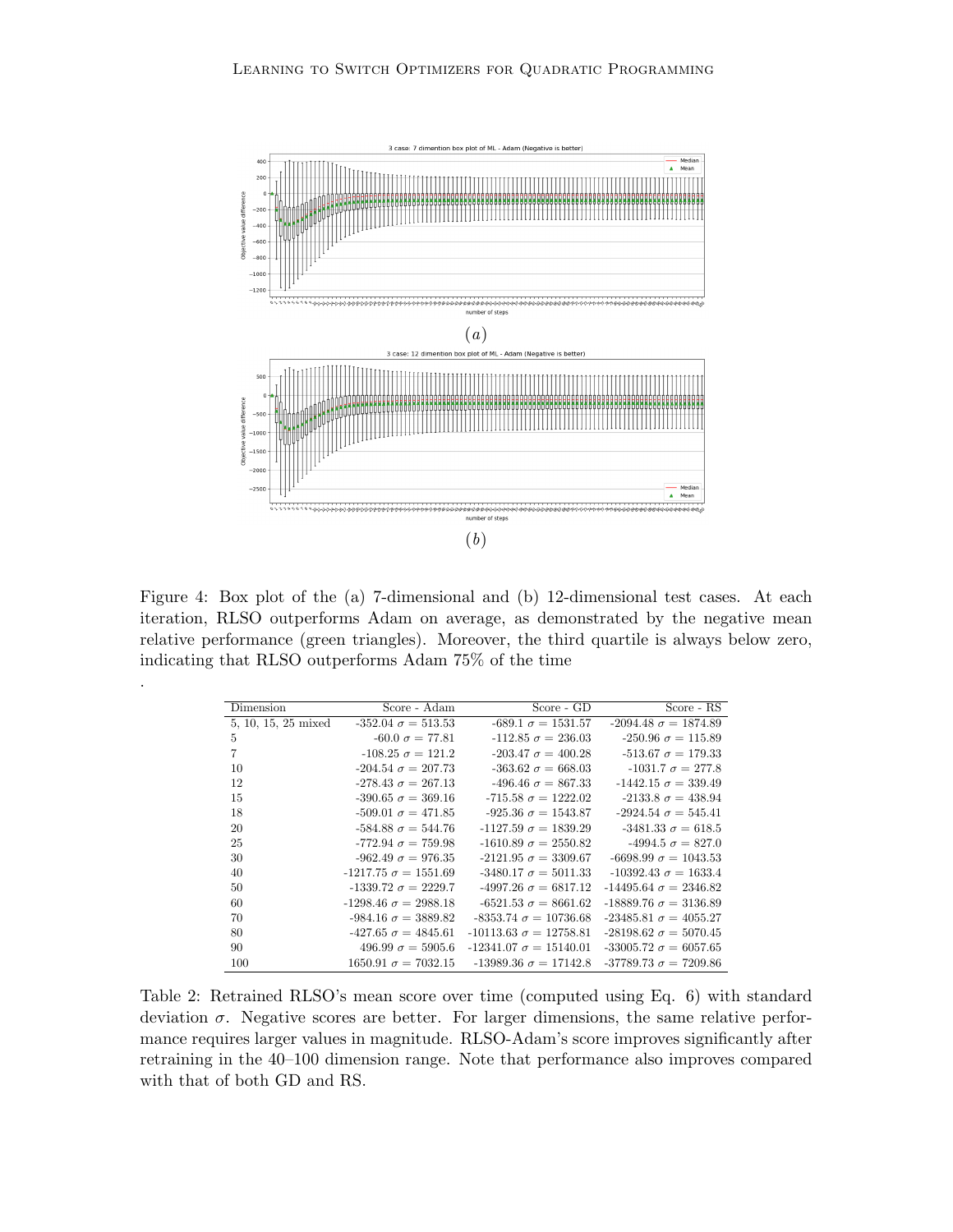#### 4.4. Extrapolation

Here we test on {18, 20, 25, 30, 40, 50, 60, 70, 80, 90, 100}-dimensional problems and show that our RLSO performs well on unseen dimensions larger than our training data up to 80 dimensional problems (see Table 1). RLSO initially is faster and finds better solutions; but in dimensions higher than 80, RLSO's relative performance decays. Since we are dealing with  $\mathcal{NP}$ -hard problems, we expect all methods to have worse performance in solution quality as our problem dimension increases.

Our experimental setup is the same as in Sec. 4.2. Because of space constraints, we show only summary statistics of our experiments in a tabular format and describe some distributional properties. We use the following formula to compute our scores for the table:

$$
\frac{1}{10000} \frac{1}{100} \sum_{i} \sum_{j} f_i(x_{i,j,RLSO}) - f_i(x_{i,j,solver}), \tag{6}
$$

Where  $f_i$  is our collection of functions in our test set and j indexes our iteration number. We then compute the standard deviation across the inner sum.

From Table 1 we see that RLSO consistently outperforms both GD and RS. RLSO also outperforms Adam in the 18–60-dimensional range. We note that the box plots of our experiments show that RLSO outperforms Adam at all iterations up to 50 dimensions in the majority of test problems, but again we have been unable to include all of those plots. We begin to see our learned optimizer perform worse on average at 60-dimensional problems. Even then, RLSO is outperformed by Adam by a small amount in the step range of approximately 17–40 when we look at our box plots for that experiment. For 80 dimensional problems or higher, Adam is clearly outperforming on average in the medium and long term. Our optimizer consistently outperforms GD and RS for all dimensions we tested.

We next test whether our performance is due to a problem of generalizing to largedimensional problems from small training examples or whether there is an intrinsic issue with our optimizer. We address this concern by simply increasing the collection of dimensions of our training set from  $\{5, 10, 15\}$ -dimensional to  $\{5, 10, 15, 25\}$ -dimensional problems and retraining our previously trained agent. For our retraining experiment, we reload our trained model and train it on a new 800,000 quadratic problem uniformly generated from {5, 10, 15, 25}. We show the summary statistics of this experiment in Table 2. We observe next to no difference in performance in the 5- to 25-dimensional range between the retrained RLSO and the original agent. Minor improvements are noticeable in the 30- to 50 dimensional test problems regarding quartile behavior; after that, the retrained optimizer is better on average in the 60-dimensional test cases. Likewise, our long-term behavior is better on average or equal up to 90-dimensional test problems. Thus, our extrapolation results before retraining are likely a product of our training data size and not some issues with our approach.

#### 4.5. Comparison with two switching cases

Next we investigate the value added by each static optimizer. An initial conjecture after some exploratory experiments was that RS functioned as an option to restart at a new point if the current search did not seem promising enough. Our second hypothesis was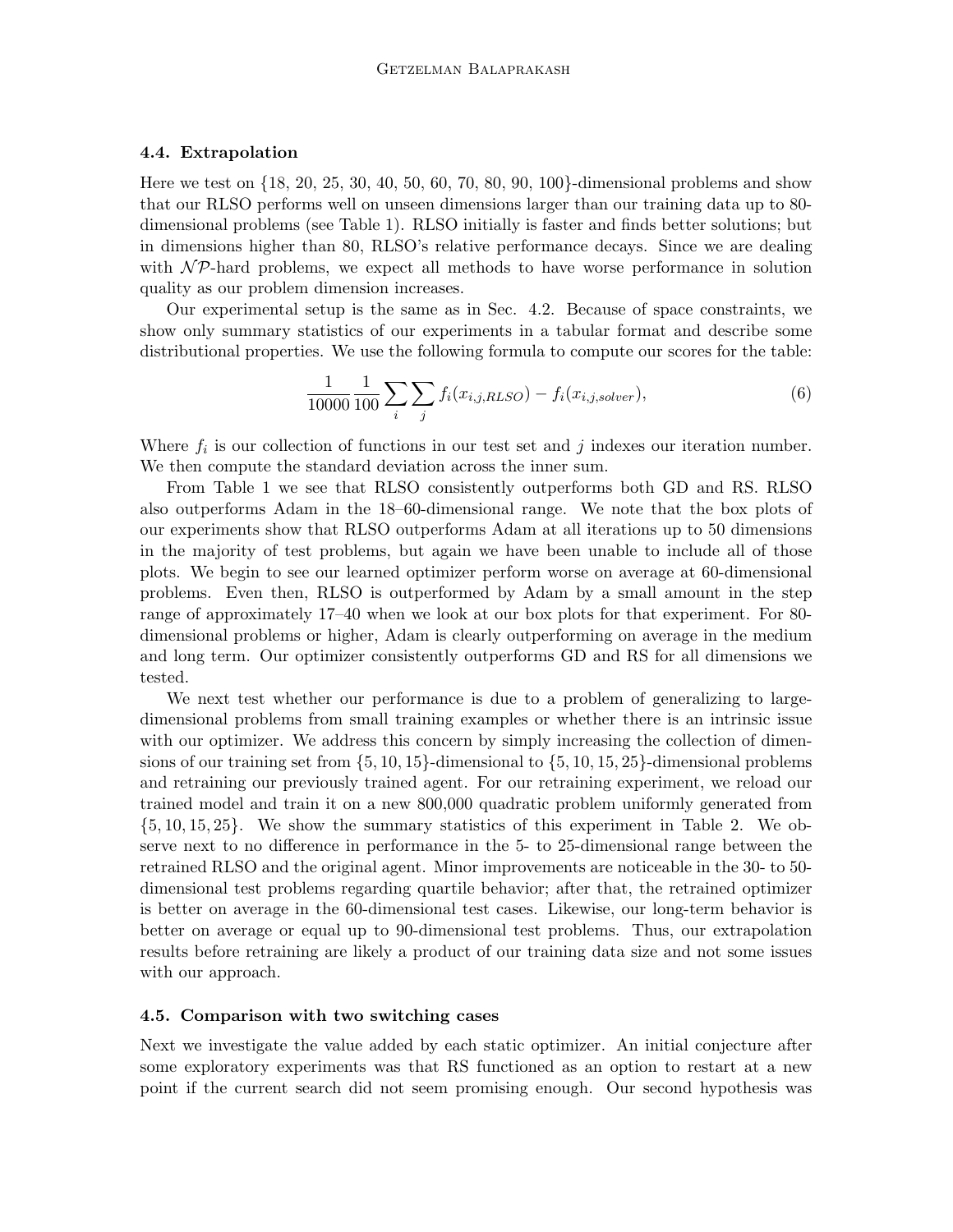that Adam and GD with the specific hyperparameters we set to static values would provide access to different convergence behaviors to local minima. We believed that GD was faster but less accurate and Adam had better long-term behavior (slow convergence to better local solutions), thus motivating our desire to switch between the two. Given those conjectures, we trained three other agents, but this time with only two options to choose from: Adam & GD, Adam & Random and GD & Random. Next, we performed the same experiments with interpolation, retraining, and extrapolation as above.

**Switching between Adam and GD** We show the summary statistics in the leftmost subtable of Table 3. The overall performance was significantly worse, even after retraining, than that of our initial three switching optimizers in extrapolation. From a purely theoretical point of view, with perfect optimization our agent should never have an issue doing as well as any of the static optimizers in expectation. However, it seems clear from this experiment and others that the agents are learning behavior in low dimensions that do not generalize well without retraining. On the other hand, the only way our switching optimizer could outperform our best static optimizer, Adam, with access only to Adam and GD, is by correctly exploiting the advantages of one static solver over the other in some step-dependent fashion. Furthermore, by investigating the action distribution of our various agents, we do see a change in behavior across dimensions and step numbers. More important, none of the learned optimizers completely ignores one of the possible sets of available actions.

Table 3: Summary statistics for our restricted switching optimizers. Left: data for Adam and GD; right: data for Adam and RS. We can see that Adam and RS perform unexpectedly poorly in high dimensions. However, both of these restricted RLSOs still outperform GD and RS.

|                     | RLSO: Adam and GD only     |                               | RLSO: Adam and RS only       |                           |                               |                              |
|---------------------|----------------------------|-------------------------------|------------------------------|---------------------------|-------------------------------|------------------------------|
| Dimension           | Score - Adam               | Score - GD                    | Score - RS                   | Score - Adam              | Score - GD                    | Score - RS                   |
| 5, 10, 15, 25 mixed | $-145.42 \sigma = 446.22$  | $-480.75 \sigma = 1356.72$    | $-1899.46 \sigma = 1761.39$  | $-32.15 \sigma = 398.22$  | $-383.29 \sigma = 1590.65$    | $-1762.79 \sigma = 1576.39$  |
| $\mathcal{D}$       | $-19.18 \sigma = 60.71$    | $-73.69 \sigma = 227.51$      | $-210.19 \sigma = 129.25$    | $-31.41 \sigma = 75.18$   | $-86.85 \sigma = 245.34$      | $-224.43 \sigma = 115.38$    |
|                     | $-36.36 \sigma = 101.75$   | $-130.28 \sigma = 368.19$     | $-440.93 \sigma = 210.6$     | $-41.56 \sigma = 125.51$  | $-129.49 \sigma = 407.05$     | $-445.82 \sigma = 177.78$    |
| 10                  | $-77.21 \sigma = 178.64$   | $-232.75 \sigma = 618.61$     | $-901.39 \sigma = 326.16$    | $-46.72 \sigma = 208.59$  | $-207.73 \sigma = 705.78$     | $-876.47 \sigma = 268.69$    |
| 12                  | $-110.31 \sigma = 232.34$  | $-324.82 \sigma = 801.61$     | $-1279.52 \sigma = 410.55$   | $-47.34 \sigma = 271.82$  | $-264.06 \sigma = 924.31$     | $-1219.39 \sigma = 333.84$   |
| 15                  | $-169.39 \sigma = 326.45$  | $-476.37 \sigma = 1111.24$    | $-1920.29 \sigma = 535.8$    | $-40.1 \sigma = 362.45$   | $-331.74 \sigma = 1257.03$    | $-1790.73 \sigma = 418.25$   |
| 18                  | $-220.7 \sigma = 440.83$   | $-647.74 \sigma = 1411.7$     | $-2634.45 \sigma = 681.03$   | $-28.67 \sigma = 448.44$  | $-463.05 \sigma = 1670.95$    | $-2448.66 \sigma = 521.35$   |
| 20                  | $-251.54 \sigma = 532.88$  | $-761.29 \sigma = 1611.92$    | $-3150.8 \sigma = 784.43$    | $-14.43 \sigma = 510.16$  | $-549.11 \sigma = 1941.95$    | $-2917.15 \sigma = 583.28$   |
| 25                  | $-321.64 \sigma = 784.82$  | $-1163.38 \sigma = 2270.41$   | $-4541.38 \sigma = 1088.18$  | $19.14 \sigma = 669.91$   | $-830.31 \sigma = 2714.89$    | $-4203.11 \sigma = 731.11$   |
| 30                  | $-385.0 \sigma = 1086.42$  | $-1583.15 \sigma = 2904.94$   | $-6114.47 \sigma = 1422.46$  | $57.5 \sigma = 829.12$    | $-1134.13 \sigma = 3468.62$   | $-5665.52 \sigma = 895.07$   |
| 40                  | $-395.16 \sigma = 1832.61$ | $-2585.81 \sigma = 4318.27$   | $-9598.73 \sigma = 2296.22$  | $151.48 \sigma = 1171.86$ | $-1970.63 \sigma = 5193.29$   | $-9026.96 \sigma = 1220.0$   |
| 50                  | $-246.61 \sigma = 2759.43$ | $-3797.87 \sigma = 5817.81$   | $-13424.65 \sigma = 3287.45$ | $268.82 \sigma = 1453.98$ | $-3282.46 \sigma = 6999.78$   | $-12894.06 \sigma = 1516.93$ |
| -60                 | $57.38 \sigma = 3847.75$   | $-5371.03 \sigma = 7490.82$   | $-17541.63 \sigma = 4468.25$ | $408.77 \sigma = 1806.53$ | $-4888.4 \sigma = 9124.39$    | $-17217.32 \sigma = 1846.58$ |
| 70                  | 399.14 $\sigma = 4974.45$  | $-6870.58 \sigma = 8990.63$   | $-22076.33 \sigma = 5702.67$ | $593.39 \sigma = 2164.3$  | $-6663.37 \sigma = 11146.38$  | $-21956.68 \sigma = 2172.3$  |
| -80                 | $1159.67 \sigma = 6220.38$ | $-8872.08 \sigma = 10713.05$  | $-26636.19 \sigma = 7095.49$ | $747.89 \sigma = 2433.59$ | $-9067.86 \sigma = 13376.8$   | $-27058.83 \sigma = 2494.53$ |
| 90                  | $1901.38 \sigma = 7377.76$ | $-10686.87 \sigma = 12455.67$ | $-31543.13 \sigma = 8332.7$  | $936.19 \sigma = 2770.54$ | $-11630.04 \sigma = 15703.27$ | $-32502.3 \sigma = 2841.04$  |
| 100                 | $2900.73 \sigma = 8808.37$ | $-12832.01 \sigma = 14403.12$ | $-36527.55 \sigma = 9916.24$ | $936.19 \sigma = 2770.54$ | $-11630.04 \sigma = 15703.27$ | $-32502.3 \sigma = 2841.04$  |

Switching between Adam and Random Search Next, we compared our three-case switching optimizer to a switching optimizer with access only to random search and Adam as its possible actions. Since Adam was our best static optimizer that generalizes better to higher dimensions, the only way that this learned optimizer could outperform Adam would be if RS added value. Experimentally we see in the right subtable of Table 3 better performance in the low-dimensional range from 5 to 20, and we see that the action distribution favors Adam over RS in high dimensions. The particulars of the action distribution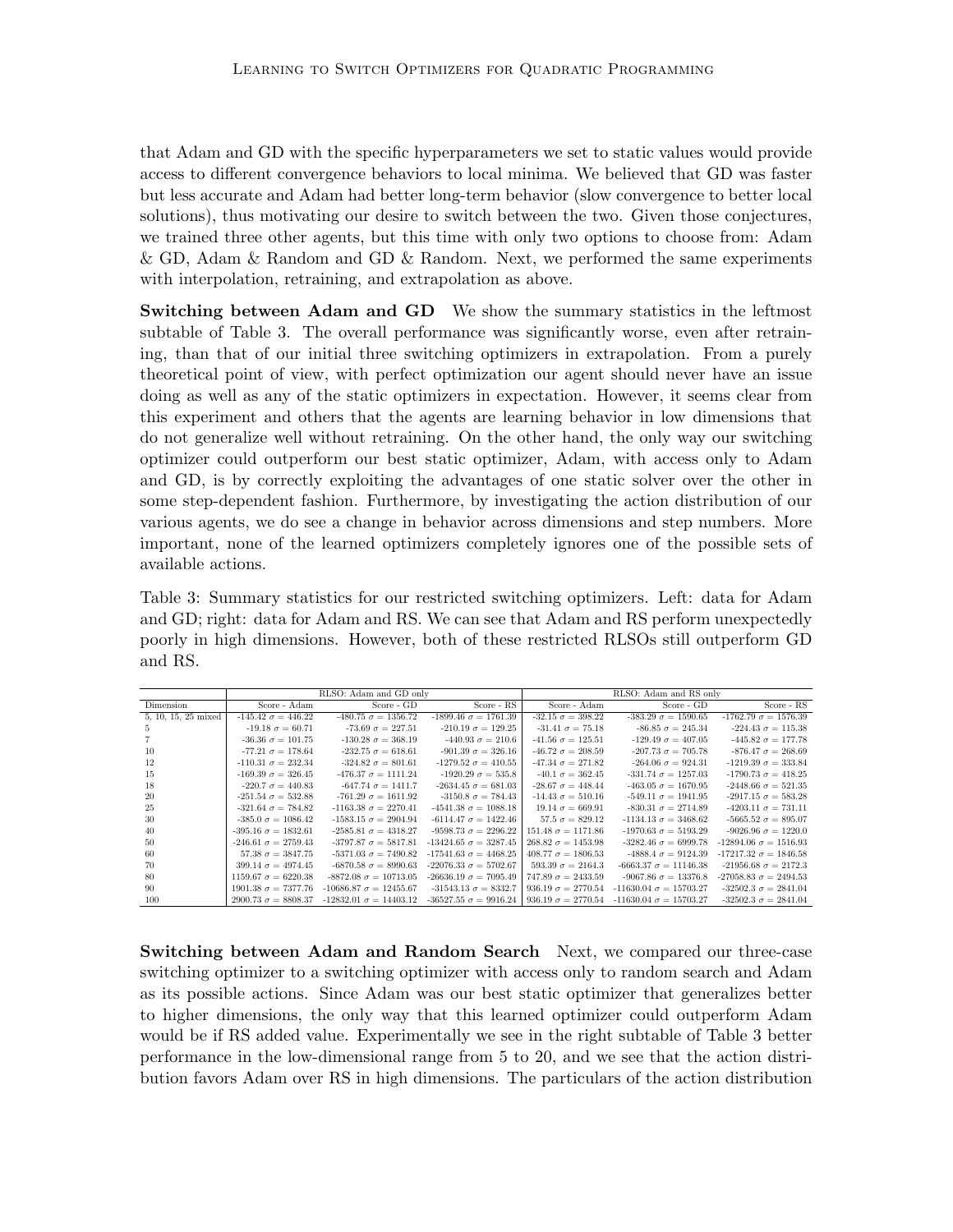show what looks like an initial searching phase, then a period of near-100% Adam and an increase in random actions again later in the tail. This agent seems to switch to using Adam almost exclusively as the dimension of the problem increases after an initial switching period. Given this result, we suspect that our agent cannot predict when restarting would be valuable or that restarting randomly is so unlikely to produce a better starting point on average that doing so is not worthwhile. A possible resolution to this issue would be to train an agent that has access to a more classical learned optimizer and use that as a way to find better-restarting locations.

Switching between GD and Random The last agent that we trained is restricted to using only GD and random search. This agent overall has the closest performance to our full 3-case switching optimizer; and before retraining the experiment on higherdimensional data, the results were comparable. Unfortunately, because of space we cannot show those results here. By looking at both action distributions, however, one can see that the learned agents are not the same, since our 3-case switcher uses Adam 10–20% of the time depending on step number and dimension. Moreover, after retraining both agents, the 3-case switcher's performance is slightly better. We conjecture that GD could be exhibiting oscillatory behavior near a local minimum and that both restarting by RS and using Adam to get better local convergence are equally valid options in a lower dimension. In higher dimensions restarting provides less value, which results in the full 3-case switcher outdoing the restricted switcher.

Table 4: Retrained GD and RS agent's mean scores over time (computed using Eq. 6) with standard deviation  $\sigma$ . Note that this restricted agent's scores are good but, after retraining, the original full 3-case RLSO outperforms.

| Dimension           | Score - Adam                | Score - GD                    | Score - RS                   |
|---------------------|-----------------------------|-------------------------------|------------------------------|
| 5, 10, 15, 25 mixed | $-372.68 \sigma = 513.86$   | $-722.92 \sigma = 1584.12$    | $-2121.98 \sigma = 1879.46$  |
| 5                   | $-59.28 \sigma = 74.55$     | $-117.52 \sigma = 246.22$     | $-251.07 \sigma = 113.97$    |
| $\overline{7}$      | $-114.76 \sigma = 125.53$   | $-207.53 \sigma = 401.56$     | $-519.72 \sigma = 180.59$    |
| 10                  | $-207.79 \sigma = 206.83$   | $-365.44 \sigma = 664.59$     | $-1034.56 \sigma = 269.8$    |
| 12                  | $-281.46 \sigma = 269.07$   | $-509.45 \sigma = 885.7$      | $-1448.58 \sigma = 336.55$   |
| 15                  | $-402.2 \sigma = 366.73$    | $-712.18 \sigma = 1217.57$    | $-2149.52 \sigma = 436.76$   |
| 18                  | $-523.15 \sigma = 472.27$   | $-958.36 \sigma = 1566.09$    | $-2933.61 \sigma = 539.75$   |
| 20                  | $-608.57 \sigma = 542.7$    | $-1137.22 \sigma = 1853.89$   | $-3495.36 \sigma = 605.23$   |
| 25                  | $-795.56 \sigma = 755.43$   | $-1615.45 \sigma = 2524.61$   | $-5020.0 \sigma = 811.08$    |
| 30                  | $-973.88 \sigma = 990.18$   | $-2311.18 \sigma = 3394.68$   | $-6688.25 \sigma = 1056.68$  |
| 40                  | $-1237.38 \sigma = 1567.67$ | $-3430.15 \sigma = 4992.78$   | $-10449.07 \sigma = 1641.02$ |
| 50                  | $-1314.71 \sigma = 2259.39$ | $-4908.63 \sigma = 6734.34$   | $-14483.15 \sigma = 2368.15$ |
| 60                  | $-1153.02 \sigma = 3116.67$ | $-6390.82 \sigma = 8732.64$   | $-18794.29 \sigma = 3203.42$ |
| 70                  | $-744.7 \sigma = 4123.61$   | $-8022.7 \sigma = 10767.18$   | $-23248.71 \sigma = 4238.39$ |
| 80                  | $18.68 \sigma = 5172.69$    | $-9680.52 \sigma = 12920.85$  | $-27793.53 \sigma = 5307.09$ |
| 90                  | $1083.3 \sigma = 6262.26$   | $-11466.37 \sigma = 15054.57$ | $-32435.11 \sigma = 6423.54$ |
| 100                 | $2599.92 \sigma = 7358.91$  | $-13065.83 \sigma = 17162.49$ | $-36902.39 \sigma = 7567.48$ |

### 4.6. Comparison with QP solvers in MATLAB

We compare our RLSO with the standard QP solvers in MATLAB. We use three solvers: active set, interior point, and a trust-region reflective (TRR). Both the active set and interior point solvers are for convex QP problems and thus perform exceptionally poorly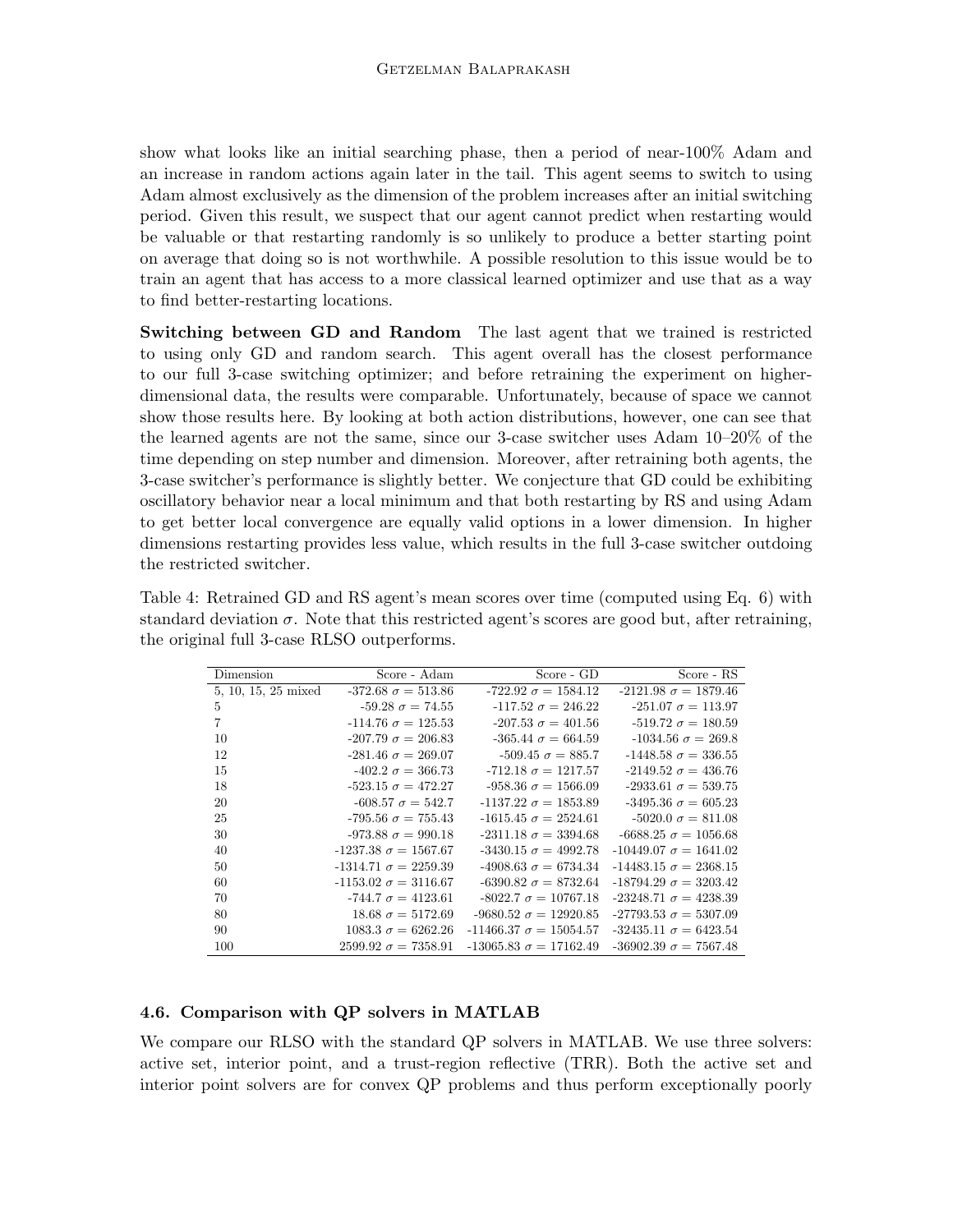on our problem distribution because of the relative infrequency of convex problems. The TRR algorithm is a generic algorithm for optimizing a function by iteratively minimizing proxy models of the underlying function. Building a proxy model is costly in terms of many function evaluations and scales quadratically with problem dimensions.

We used 100 newly generated test problems to reduce compute time, and we show the box plot of the final value after 100 iterations. Because nonconvex quadratic problems increase in frequency with dimension in our problem distribution, and because the TRR proxy model building step requires over 100 function samples for a single iteration, we stick to low-dimensional problems of size 5, 10, and 15. We see in Figure 5 that the interior point algorithm fails due to our problem distribution not containing enough convex problems with the necessary numerical robustness. Active set also fails after not being able to find a convex subproblem to address. We also see that RLSO is slightly better on average and distributionally better than TRR for all dimensions tested.



Figure 5: Box plots for the final solution found by RLSO, and MATLAB's active set, interior point, and trust-region algorithms.

### 5. Related Work

Prior work on learned optimization can be seen in various research going back at least 30 years but may not always be conceptually framed as optimization problems. Learning update rules for artificial neural networks (ANNs), which is implicitly learning optimization algorithms, was explored in [\(Bengio et al.,](#page-14-7) [1990,](#page-14-7) [1995;](#page-14-8) [Chalmers,](#page-14-9) [1991\)](#page-14-9), but these approaches focused on the biological analogy of ANNs. A recurring theme in both the older literature above and in newer results is using genetic algorithms [Metz et al.](#page-15-7) [\(2020\)](#page-15-7) to search for optimizers. A majority of the recent work focuses on the use of recurrent neural networks (RNNs) to parameterize a stepwise update rule [\(Andrychowicz et al.,](#page-14-1) [2016;](#page-14-1) [Chen](#page-14-10) [et al.,](#page-14-10) [2017\)](#page-14-10). RNNS have some natural advantages and include the possibility of the learned optimizer being able to generalize across both input and output dimensions. Modern architectures are essentially chaining the output of per-tensor inputs such as the gradient, or entry-wise mean of the gradient processed by an RNN into another RNN that produces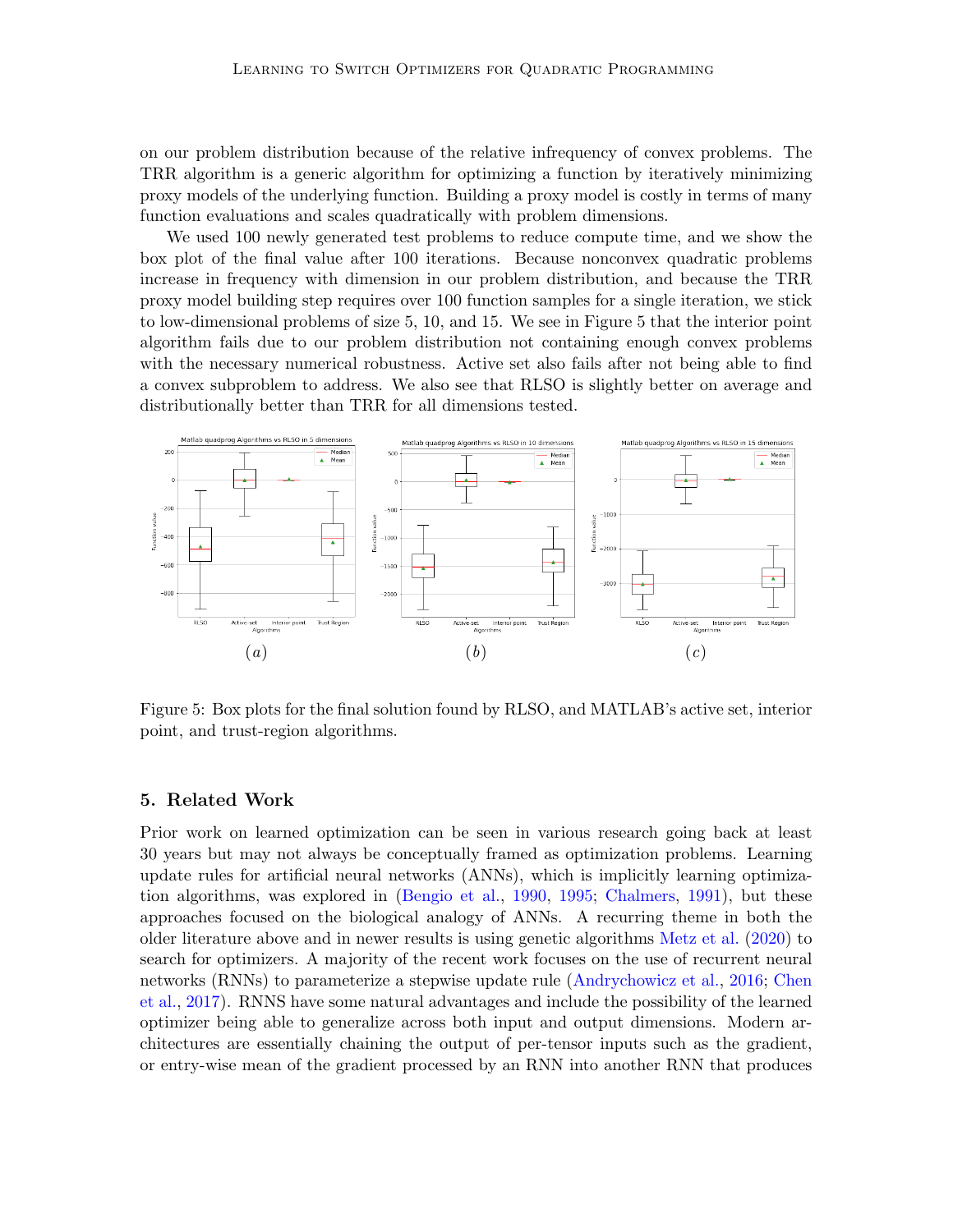the update step [Metz et al.](#page-15-7) [\(2020\)](#page-15-7). The overall result is that optimizing the optimizer is a challenging task [\(Metz et al.,](#page-15-8) [2019;](#page-15-8) [Chen et al.,](#page-14-11) [2020\)](#page-14-11).

In contrast, our method naturally scales across dimensions without requiring an input RNN to learn low-dimensional representations for arbitrarily sized inputs, and our optimization problem is reducible to a standard reinforcement learning problem. In many respects, our work is a cross between [Li and Malik](#page-15-0) [\(2016\)](#page-15-0) in how we deal with the reinforcement learning task and [Awad et al.](#page-14-12) [\(2020\)](#page-14-12) work in Squirrel, a switching-based hyperparameter optimizer. Our work is the first learning to optimze approach that focuses on a optimization of QP problem instances.

Prior work on QP sought to assess the difficulty of solving the problem globally and to determine which algorithms, in particular, are best. QP naturally bifurcates into two problem cases: the convex case and the nonconvex case. The convex case occurs when all eigenvalues of the defining matrix  $Q$  are non-negative, in which case we call  $Q$  positive semidefinite. The nonconvex case can be further reduced into two cases. In one case, Q has both negative and positive eigenvalues, and it is called indefinite. In another case, when Q has all nonpositive eigenvalues, we call it negative semidefinite. The convex case is well behaved and can be solved in polynomial time. The nonconvex case is in general  $\mathcal{NP}$ -hard; and to determine what causes the difficulty in finding global solutions, researchers have looked at subproblems that retain the  $\mathcal{NP}$ -hardness property. In the general indefinite case, [Murty and Kabadi](#page-15-9) [\(1987\)](#page-15-9) showed that verifying that a feasible solution is a local minimizer is  $N\mathcal{P}$ -hard. [Vavasis](#page-15-10) [\(2009\)](#page-15-10) reviewed the complex issues of QP and a collection of restrictions that are still  $\mathcal{NP}$ -hard. In particular, QP with box constraints or simplicial constraints is still  $\mathcal{NP}$ -hard. [Pardalos and Vavasis](#page-15-11) [\(1991\)](#page-15-11) showed that in the indefinite case, even possessing one negative eigenvalue is enough for the problem to be  $\mathcal{NP}$ -hard. A result that gives more intuition about the nature of the problem can be found in [\(Pardalos,](#page-15-12) [1991\)](#page-15-12). It provides a simple construction of an indefinite QP such that the number of local minima is  $2^m$ , where m is the number of negative eigenvalues. This example uses only box constraints as well. Thus, while we have not explicitly shown that our problem distribution is in the  $\mathcal{NP}$ -hard set, we believe it is likely the case.

# 6. Conclusion

Our experiments show that combining solvers using a learned heuristic can outperform the individual solvers and result in a variant that outperforms the sum of its parts. Given that our chosen problem is an  $\mathcal{NP}$ -hard global optimization problem, it should be possible to generalize this work to optimizing neural networks or other stochastic problem settings. Further work could address the issues with restart policy and replace it with a more intelligent strategy. Two natural choices for different domains are to learn a biased restarting step as its own subproblem for the learned agent or in the quadratic programming case to learn a restart step, that is, a biased selector of an active step method.

## Acknowledgments

This material is based upon work supported by the U.S. Department of Energy (DOE), Office of Science, Office of Advanced Scientific Computing Research, under Contract DE-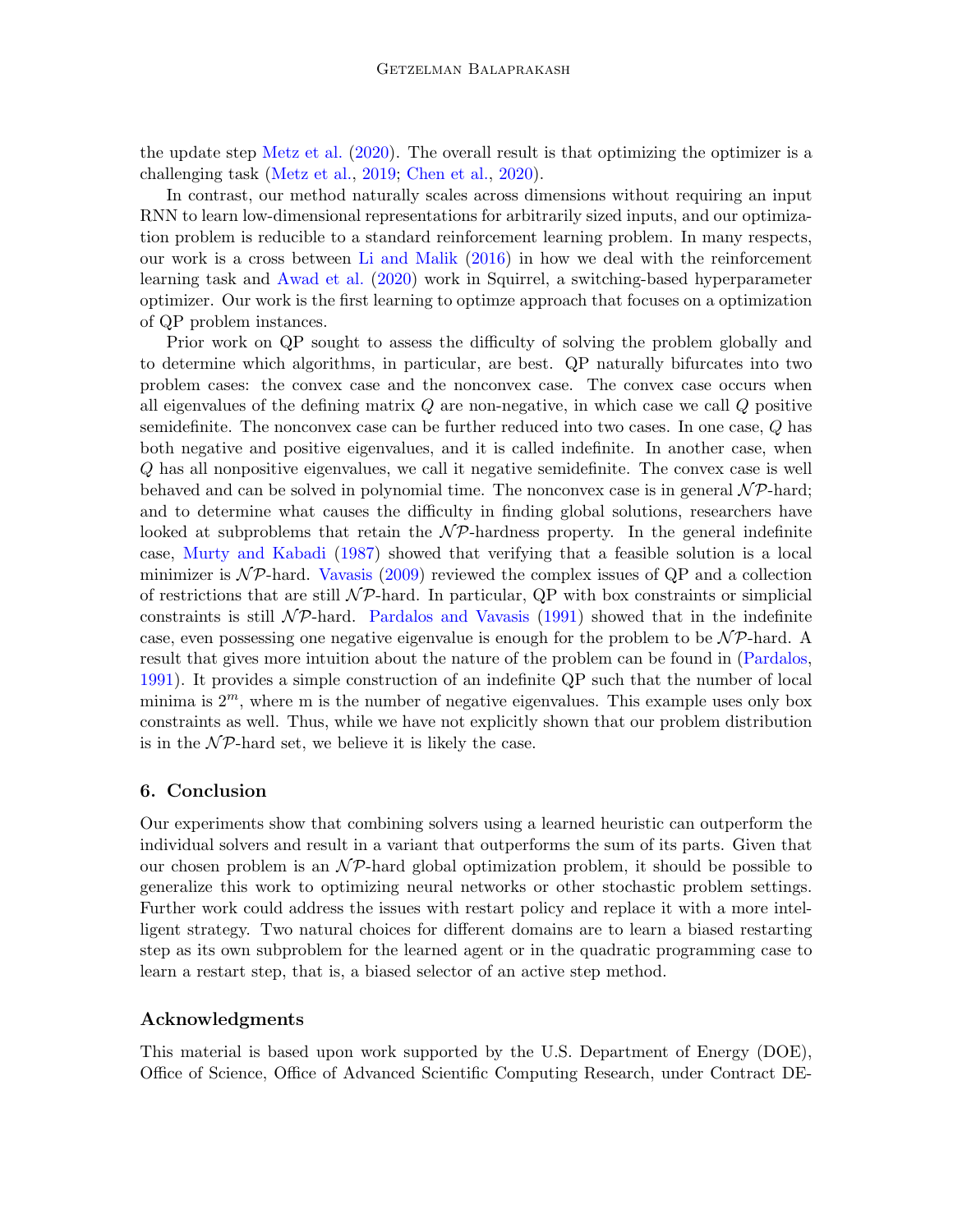AC02-06CH11357. We gratefully acknowledge the computing resources provided by the Joint Laboratory for System Evaluation (JLSE) at Argonne National Laboratory.

# References

- <span id="page-14-1"></span>Marcin Andrychowicz, Misha Denil, Sergio Gomez, Matthew W Hoffman, David Pfau, Tom Schaul, Brendan Shillingford, and Nando De Freitas. Learning to learn by gradient descent by gradient descent. *arXiv preprint arXiv:1606.04474*, 2016.
- <span id="page-14-12"></span>Noor Awad, Gresa Shala, Difan Deng, Neeratyoy Mallik, Matthias Feurer, Katharina Eggensperger, Andre' Biedenkapp, Diederick Vermetten, Hao Wang, Carola Doerr, et al. Squirrel: A switching hyperparameter optimizer. arXiv preprint arXiv:2012.08180, 2020.
- <span id="page-14-3"></span>Thomas D Barrett, William R Clements, Jakob N Foerster, and Alex I Lvovsky. Exploratory combinatorial optimization with reinforcement learning. arXiv:1909.04063, 2019.
- <span id="page-14-8"></span>Samy Bengio, Yoshua Bengio, and Jocelyn Cloutier. On the search for new learning rules for ANNs. Neural Processing Letters, 2(4):26–30, 1995.
- <span id="page-14-7"></span>Yoshua Bengio, Samy Bengio, and Jocelyn Cloutier. Learning a synaptic learning rule. Citeseer, 1990.
- <span id="page-14-5"></span>Mauro Birattari, Thomas Stützle, Luis Paquete, Klaus Varrentrapp, et al. A racing algorithm for configuring metaheuristics. In *Gecco*, volume 2, 2002.
- <span id="page-14-6"></span>Greg Brockman, Vicki Cheung, Ludwig Pettersson, Jonas Schneider, John Schulman, Jie Tang, and Wojciech Zaremba. Openai gym, 2016.
- <span id="page-14-9"></span>David J Chalmers. The evolution of learning: An experiment in genetic connectionism. In Connectionist Models, pages 81–90. Elsevier, 1991.
- <span id="page-14-11"></span>Tianlong Chen, Weiyi Zhang, Zhou Jingyang, Shiyu Chang, Sijia Liu, Lisa Amini, and Zhangyang Wang. Training stronger baselines for learning to optimize. Advances in Neural Information Processing Systems, 33, 2020.
- <span id="page-14-2"></span>Xinyun Chen and Yuandong Tian. Learning to perform local rewriting for combinatorial optimization. In Advances in Neural Information Processing Systems, pages 6278–6289, 2019.
- <span id="page-14-10"></span>Yutian Chen, Matthew W Hoffman, Sergio Gómez Colmenarejo, Misha Denil, Timothy P Lillicrap, Matt Botvinick, and Nando Freitas. Learning to learn without gradient descent by gradient descent. In International Conference on Machine Learning, pages 748–756. PMLR, 2017.
- <span id="page-14-0"></span>Andrew R Conn, Katya Scheinberg, and Luis N Vicente. Introduction to derivative-free optimization. SIAM, 2009.
- <span id="page-14-4"></span>David S Dean and Satya N Majumdar. Extreme value statistics of eigenvalues of gaussian random matrices. Physical Review E,  $77(4):041108$ , 2008.